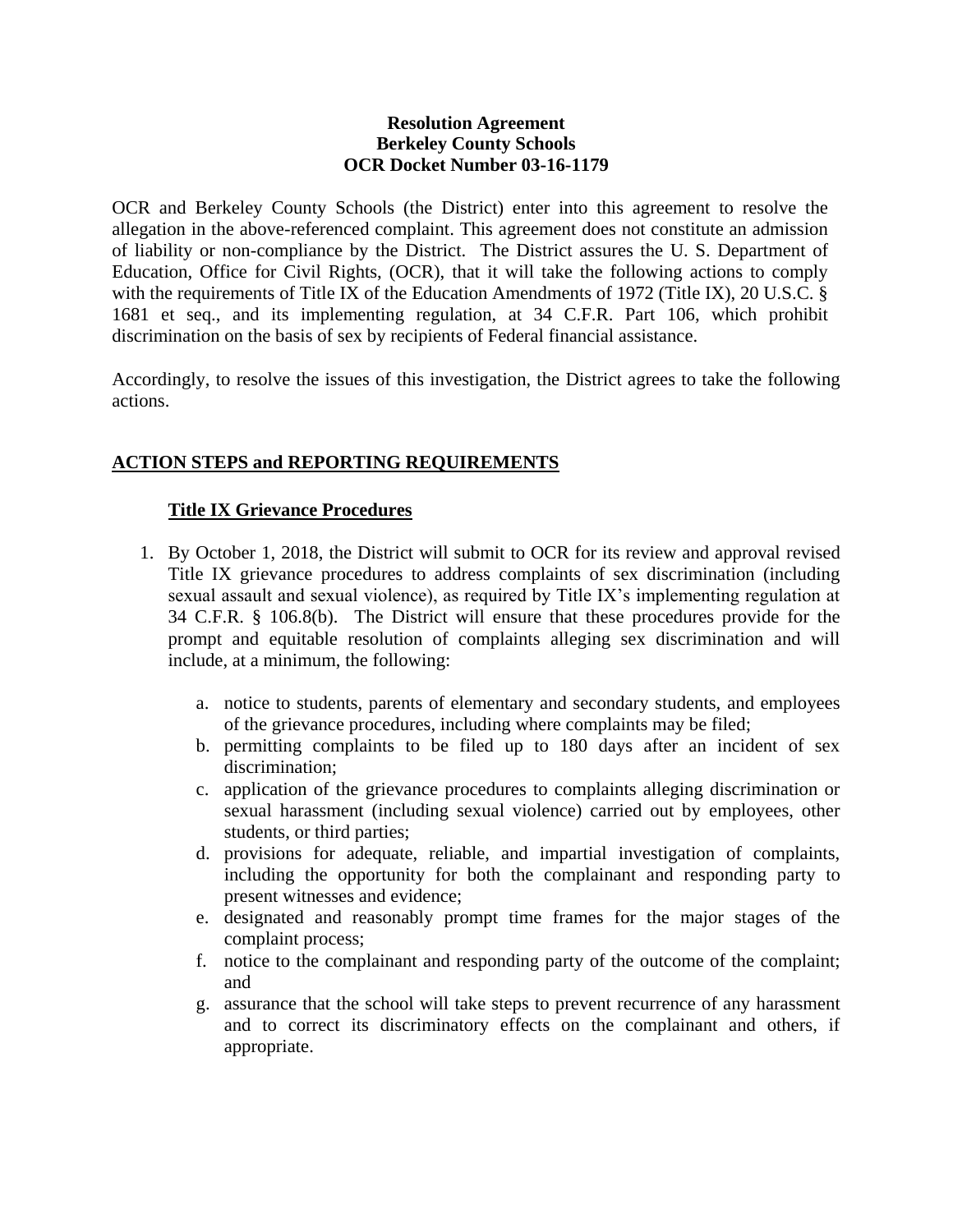Recognizing that Title IX does not require a separate sexual harassment complaint procedure, the District assures OCR that if it chooses to maintain a separate sexual harassment complaint procedure, it will comply with the requirements outlined above.

**Reporting Requirement:** By October 1, 2018, the District will submit to OCR a copy of the District's revised Title IX grievance procedures for OCR's review and approval.

2. By February 1, 2019, following written notification from OCR that the revised Title IX grievance procedures developed in accordance with Action Step 1 are consistent with Title IX requirements, the District will adopt and implement the procedures and will provide all students, parents/guardians and employees with written notice regarding the new grievance procedures for resolving Title IX complaints together with information on how to obtain a copy of the grievance procedures. The District, at a minimum, will make this notification through the District's website, electronic mail messages to employees and students, and any regularly issued newsletters (in print or online), as well as by any other additional means of notification the District deems effective to ensure that the information is widely disseminated.

**Reporting Requirement**: By March 1, 2019, following written approval from OCR that the revised Title IX procedures referenced in Action Step #1 are consistent with Title IX, the District will provide OCR with documentation that it has implemented Action Step #2 above, including copies of the written notices issued to students and employees regarding the new Title IX procedures and a description of how the notices were distributed; copies of its revised student and employee handbooks; and a link to its webpage where the revised Title IX procedures are located.

## **Notice of Nondiscrimination**

3. By October 1, 2018, the District will submit to OCR for its review and approval a draft notice of nondiscrimination pursuant to 34 C.F.R. § 106.9, which will notify students, parents/guardians, employees and other relevant persons that it does not discriminate on the basis of sex in the education programs or activities that it operates and that it is required by Title IX not to discriminate in such a manner. The notice will state that inquiries concerning the application of Title IX should be referred to the Title IX Coordinator, and it shall include the name or title and office address and telephone number and e-mail address for the District's Title IX Coordinator. The District will publish this notice consistent with the requirements of Title IX at 34 C.F.R. § 106.9.

**Reporting Requirement**: By October 1, 2018, the District will submit to OCR a copy of the District's revised notice of nondiscrimination for OCR's review and approval.

4. By February 1, 2019, following written notification from OCR that the revised notice of nondiscrimination developed in accordance with Action Step #3 is consistent with Title IX requirements, the District will adopt and implement the notice of nondiscrimination and will provide all students, parents/guardians and employees with written notice regarding the new notice of nondiscrimination. The District, at a minimum, will make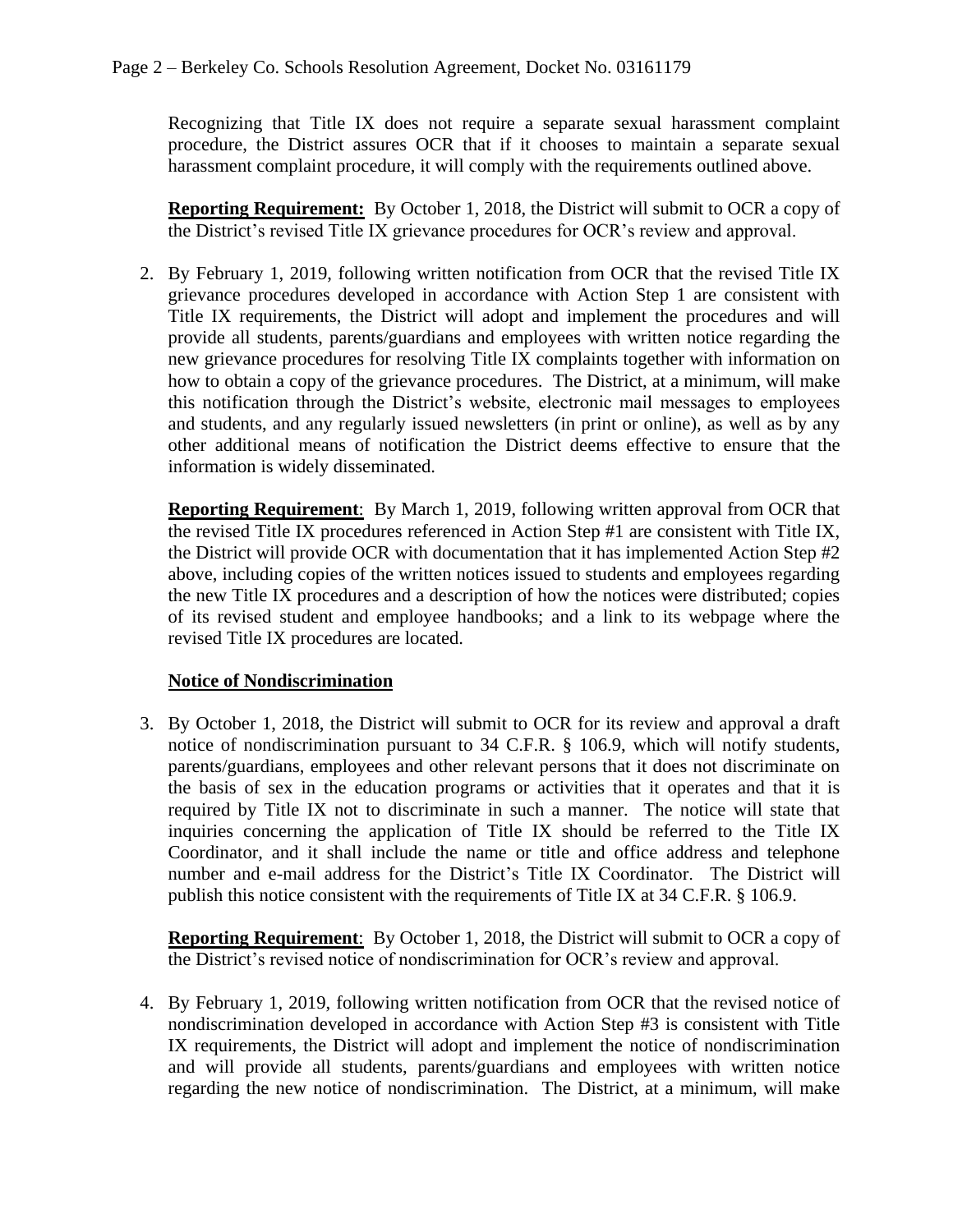this notification through District's website, electronic mail messages to employees and students, and any regularly issued newsletters (in print or online), as well as by any other additional means of notification the District deems effective to ensure that the information is widely disseminated.

**Reporting Requirement**: By March 1, 2019, following written approval from OCR that the revised notice of nondiscrimination referenced in Action Step #3 is consistent with Title IX, the District will provide OCR with documentation that it has implemented Action Step #3 above, including copies of the written notices issued to students and employees regarding the new notice of nondiscrimination and a description of how the notice was distributed; copies of its revised student and employee handbooks; and a link to its webpage where the revised notice of nondiscrimination is located.

# **Training for Title IX Coordinator and District Personnel**

- 5. Within 90 days of approval of draft Title IX grievance procedures by OCR, the District will develop and provide Title IX training to its Title IX Coordinator and any other District employees who will be directly involved in processing, investigating, and/or resolving complaints of sex discrimination (including sexual harassment) or who will otherwise assist in the coordination of the District's compliance with Title IX. This training will be in person and will address:
	- a. the District's new policies and grievance procedures for Title IX complaints;
	- b. sex discrimination and the District's responsibilities under Title IX to address allegations of sexual harassment, whether or not the actions are potentially criminal in nature;
	- c. recognizing and appropriately responding to allegations and complaints pursuant to Title IX, including conducting interviews of victims and communicating in a fair, non-biased, and objective manner that does not discourage victims from reporting or continuing with their complaints; and
	- d. how to conduct and document adequate, prompt, reliable, and impartial Title IX investigations, including the appropriate legal standards to apply in a Title IX investigation and how they differ from those in a criminal investigation.

The District may request OCR Philadelphia staff to assist in providing the training.

6. By April 1, 2019, the District will provide Title IX training to all District staff who interacts with students on a regular basis. The training will provide attendees with essential guidance and instruction on preventing, recognizing and appropriately responding to allegations and complaints of sex discrimination, including the differences between sex discrimination, sexual harassment, sexual assault and sexual violence, and an understanding of the District's responsibilities under Title IX to address allegations of sexually inappropriate behaviors, whether or not the actions are potentially criminal in nature. This training will be provided separately to staff who work with particular grade levels (i.e., elementary, middle and high school) and will specifically target staff responsibilities by employment designation (e.g., site supervisors, school counselors,